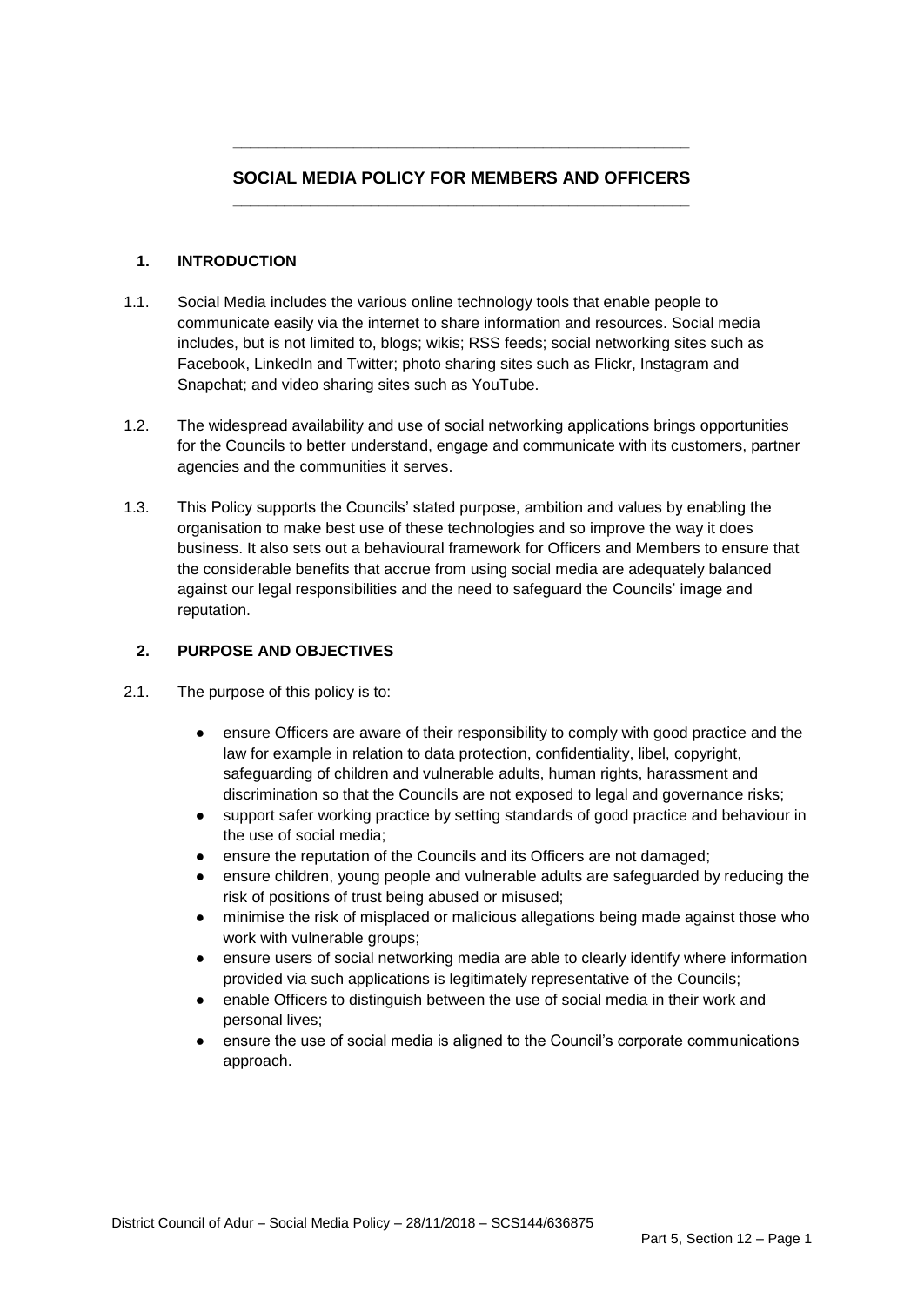## **3. OTHER CODES AND POLICIES**

- 3.1. The Councils' Code of Conduct for Officers applies to all offline and online communications and includes the use of social media, and can in some circumstances apply to the use of social media in an Officer's personal life.
- 3.2. The Councils' Disciplinary Policy applies to online communications and includes the use of social media, and can in some circumstances apply to the use of social media in an Officer's personal life.
- 3.3. The Council's Code of Conduct for Elected Members applies to a Member's use of Social Media.

## **4. USE OF SOCIAL MEDIA BY ADUR & WORTHING COUNCIL OFFICERS**

- 4.1. Social media is used to communicate news and updates from the Council and the wider community and residents. It is also now an important customer service tool. The two main channels used are Facebook and Twitter.
- 4.2. There is also a Council presence on Linkedin and Youtube.
- 4.3. The majority of public facing communication via the Councils' corporate social media channels should be either produced or approved by the Council's Communications Team.
- 4.4. Some individual Councils accounts or aspects of social media management, such as incoming customer enquiries, can be operated by other members of staff. However, this is only by prior approval of the Head of Communications and after full training delivered by the Communications Team is completed.
- 4.5. A Council service can request to create a public social media page by submitting a business case outlining how social media would benefit this service and how it will be maintained or managed. This should be submitted for review to the Head of Communications.
- 4.6. If approved, the social media pages will be set up in collaboration with the Communications Team and all design must be in line with the Councils' branding.
- 4.7. All new social media pages will be reviewed after a period of 4 months. Those sites which are not performing well or are not benefiting residents will be removed. Similarly, any unauthorised sites will be closed down. Contact the Head of Communications for more information.
- 4.8. Officers may be permitted to use a Council's Twitter account to represent their role within the local authority. These must:
	- Be requested and approved by the Head of Communications;
	- Be clearly identifiable as a corporate account using @nameAWC
	- Include the relevant Adur/Worthing/Joint logo in the header or profile image

### **5. PERSONAL USE OF SOCIAL MEDIA - OFFICERS AND MEMBERS**

- 5.1. Social Media is now part of everyday life and routine and the lines between personal/ professional use can become blurred.
- 5.2. Officers and Members must be aware that their actions online on their personal pages may have wider implications on their professional role and on the Councils' image/representation. Always bear your relevant Code of Conduct in mind when you post to social media.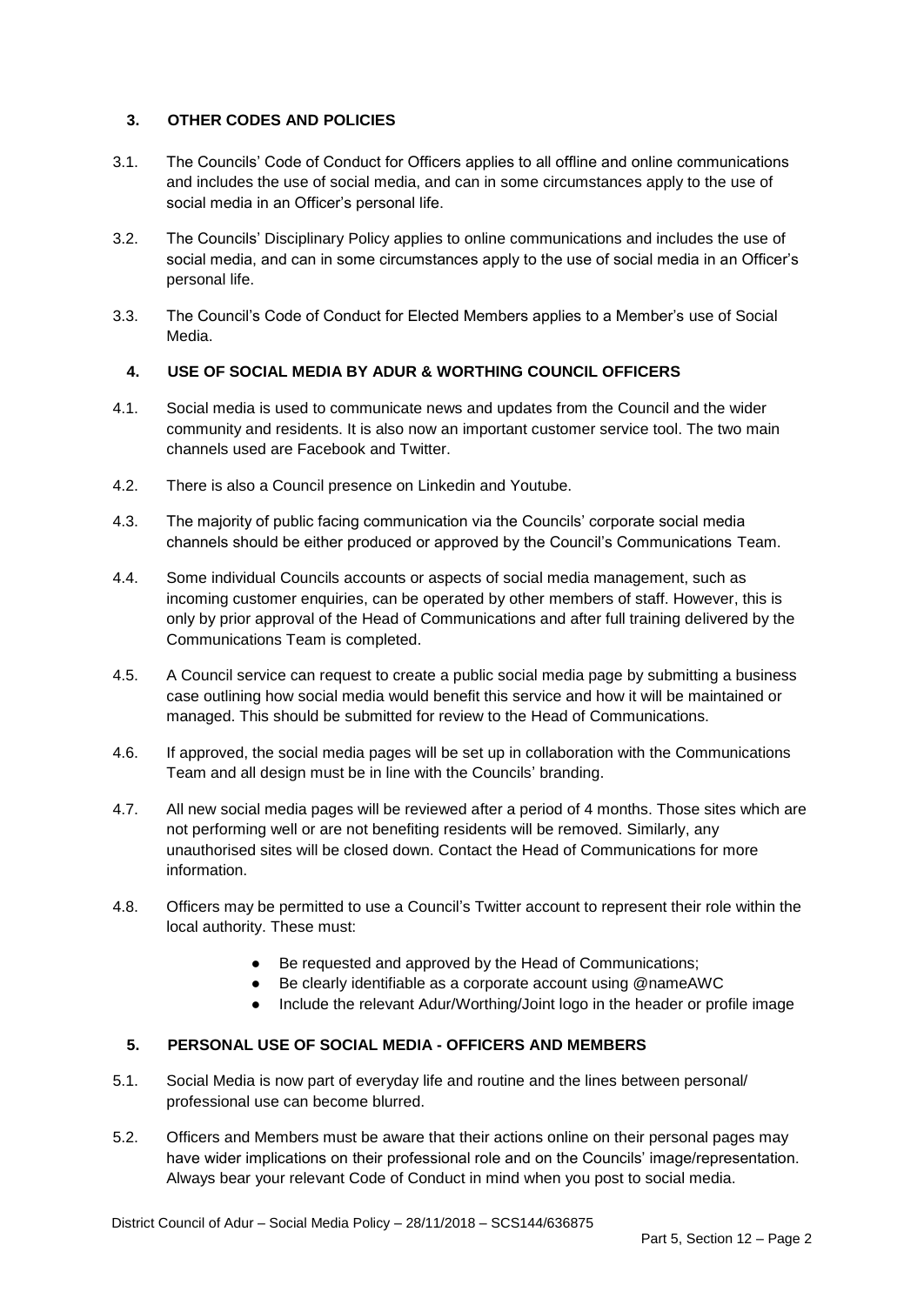- 5.3. In the event that an Officer/Member's online conduct impacted on the Councils this would become a matter of council concern and may result in investigation in accordance with the Council's Disciplinary Procedure.
- 5.4. All Officers and Members should familiarise themselves with the privacy settings of each social media platform they are using and ensure these are set up correctly. You should never include any personal information (DOB, phone number, address etc.) on your personal profile, nor should you share this with residents or third parties.
- 5.5. Never publish confidential information which you have received as part of your job. Nor should you use any such information for personal gain or pass it on to others who may use it in such a way.
- 5.6. Staff should be aware of not using personal online profiles to raise or discuss a complaint or grievance about the Council, your manager, colleagues etc. There are formal procedures in place for progressing these within the Council.

### **6. DATA PROTECTION AND SUBJECT ACCESS REQUESTS**

- 6.1. As per section 5.5, to adhere to the latest data protection laws, i.e. (EU General Data Protection Regulation 2016/679 and Data Protection Act, 2018 you should never share any sensitive or personal information to social media about a colleague, Member or resident. Any instances of this will be investigated and may lead to disciplinary action.
- 6.2. Data protection law was introduced to respect an individual's fundamental right to privacy through the protection of their personal data. Personal data is identified as 'any information related to an identifiable individual'.
- 6.3. Observe the privacy notices of the social media platforms for which you sign up to and check the privacy settings to see who your posts are shared with.
- 6.4. Personal data collected outside of social media by AWC may only be shared on social media if such sharing was stated explicitly under the AWC privacy notice that was used to initially collect the data.
- 6.5. The sharing of 'special category' data, i.e. ethnicity, religious beliefs, trade union membership [\(refer to ICO website for full list\)](https://ico.org.uk/for-organisations/guide-to-the-general-data-protection-regulation-gdpr/lawful-basis-for-processing/special-category-data/) may only be shared on social media with the consent of the individual (data subject) and must be accurate at the time of posting.
- 6.6. The sharing of personal data on social media must be noted in the Register of Processing Activity (RoPA) for the respective service who collected the information in the first instance.
- 6.7. Members of the public can submit a Subject Access Request (SAR) via our corporate social media pages. The right of access, commonly referred to as subject access, gives individuals the right to obtain a copy of their personal data as well as other supplementary information.
- 6.8. More information about an SAR can be found here: [https://ico.org.uk/for-organisations/guide](https://ico.org.uk/for-organisations/guide-to-the-general-data-protection-regulation-gdpr/individual-rights/right-of-access/)[to-the-general-data-protection-regulation-gdpr/individual-rights/right-of-access/](https://ico.org.uk/for-organisations/guide-to-the-general-data-protection-regulation-gdpr/individual-rights/right-of-access/)
- 6.9. Members of the public may also exercise their other rights, i.e. right to rectification, erasure, restrict processing, data portability, object and automated decision making including profiling via our corporate social media pages.
- 6.10. More information about other rights may be found here:

https://ico.org.uk/for-organisations/guide-to-the-general-data-protection-regulationgdpr/individual-rights/